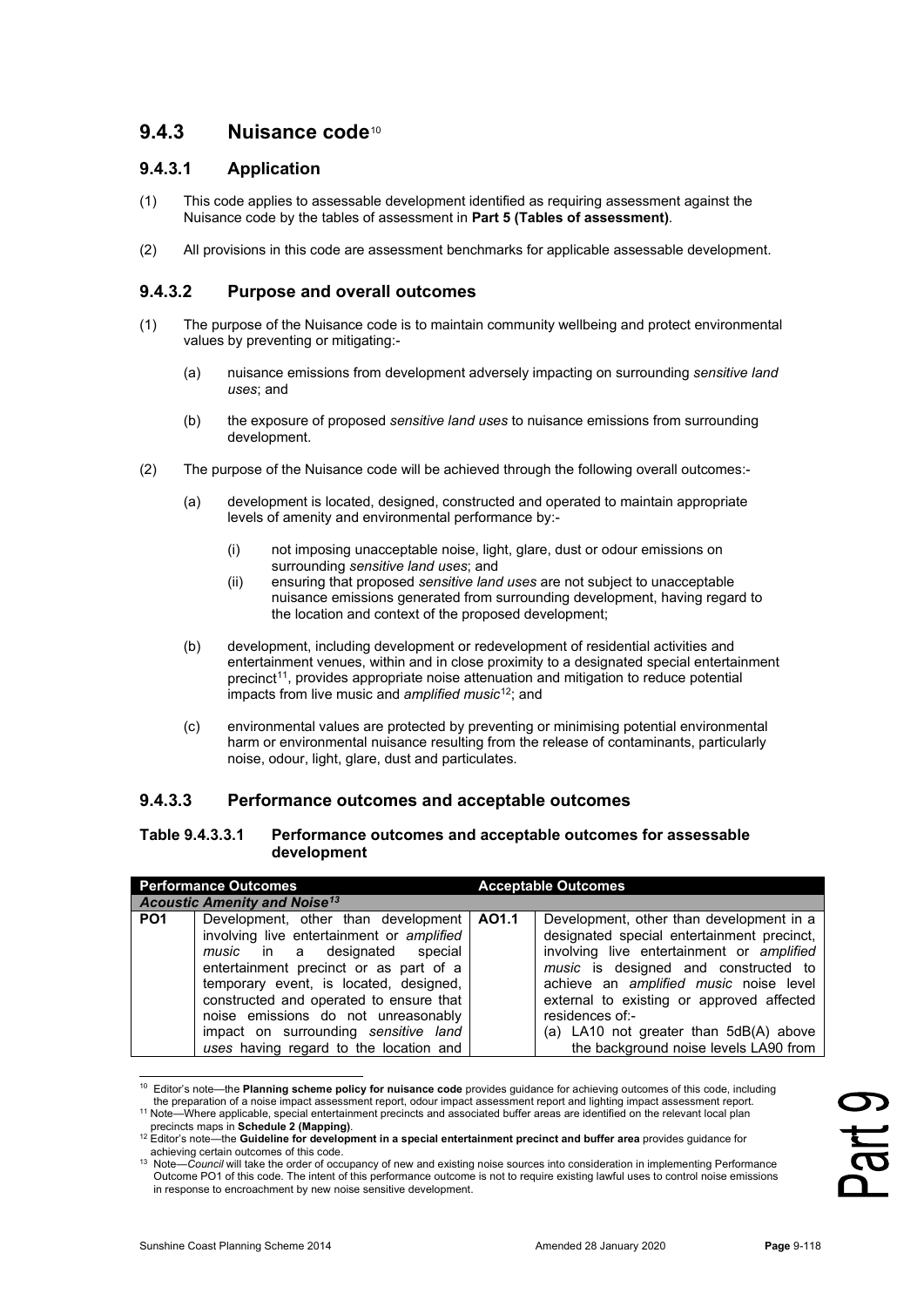|                                                                                                                                                                                                                                                                                                                                                                                                                                                                                                                                                                                                                                                                                                                                                                                                                                                                                     |                                                                                                                      | <b>Acceptable Outcomes</b>                                                                                                                                                                                                                                                                                                                                                                                          |
|-------------------------------------------------------------------------------------------------------------------------------------------------------------------------------------------------------------------------------------------------------------------------------------------------------------------------------------------------------------------------------------------------------------------------------------------------------------------------------------------------------------------------------------------------------------------------------------------------------------------------------------------------------------------------------------------------------------------------------------------------------------------------------------------------------------------------------------------------------------------------------------|----------------------------------------------------------------------------------------------------------------------|---------------------------------------------------------------------------------------------------------------------------------------------------------------------------------------------------------------------------------------------------------------------------------------------------------------------------------------------------------------------------------------------------------------------|
| setting of the development.<br>Note—this performance outcome applies even<br>if noise emissions are generated by sensitive<br>land uses, from sources such as communal<br>areas, service areas, plant and equipment<br>(e.g. air conditioning units) and the like.                                                                                                                                                                                                                                                                                                                                                                                                                                                                                                                                                                                                                  |                                                                                                                      | 6am to 10pm; and<br>(b) LOCT10 not greater than 8dB above<br>the octave band background noise<br>levels LOCT90 from 10pm to 6am.<br>Note: Acceptable outcome AO1 is provided as a<br>guide only. A higher or lower noise level may be<br>appropriate depending on the location, setting<br>and context of the proposed development.                                                                                 |
|                                                                                                                                                                                                                                                                                                                                                                                                                                                                                                                                                                                                                                                                                                                                                                                                                                                                                     | AO1.2                                                                                                                | development not involving<br>For<br>live<br>entertainment or amplified music,<br>no<br>acceptable outcome provided.                                                                                                                                                                                                                                                                                                 |
| Development that is a sensitive land use,<br>other than development in the residential<br>activity group located in a designated<br>special entertainment precinct<br>and<br>associated primary or secondary buffer<br>area or a prescribed mixed use area, is<br>located, designed, constructed and<br>operated to achieve a satisfactory level of<br>acoustic amenity where there is potential<br>for noise emissions generated from<br>development,<br>including<br>potential future development anticipated<br>by the zone or precinct, to adversely<br>affect the sensitive land use.<br>Editor's note-this performance outcome<br>relates to a 'reverse amenity' situation where a<br>proposed sensitive land use may be adversely<br>impacted by noise emissions from surrounding<br>development. In such cases, it is contingent<br>upon the proposed sensitive land use to | <b>AO2</b>                                                                                                           | The sensitive land use is not established in<br>an area that will be adversely impacted by<br>noise generated by existing land uses,<br>activities and possible future development<br>in the area.<br><b>OR</b><br>Where located in an area where adverse<br>noise impacts are likely, the sensitive land<br>use mitigates all potential impacts through<br>site layout, design, construction,<br>and<br>operation. |
| level of acoustic amenity is provided to<br>prospective occupants and users of the                                                                                                                                                                                                                                                                                                                                                                                                                                                                                                                                                                                                                                                                                                                                                                                                  |                                                                                                                      |                                                                                                                                                                                                                                                                                                                                                                                                                     |
|                                                                                                                                                                                                                                                                                                                                                                                                                                                                                                                                                                                                                                                                                                                                                                                                                                                                                     |                                                                                                                      | Requirements for development in a prescribed mixed use area involving a material change of use for                                                                                                                                                                                                                                                                                                                  |
| a use in the residential activity group<br>Development for a use in the residential<br>activity group in a prescribed mixed use<br>(a) is located, designed and constructed<br>to protect bedrooms and other<br>habitable rooms from exposure to<br>noise arising from non-residential<br>outside<br>the<br>building,<br>potential<br>future<br>centre<br>activities or mixed use development;<br>(b) is designed and constructed to<br>achieve a minimum reduction in<br>sound pressure level between the<br>exterior of the building and the<br>bedrooms or indoor primary living<br>areas of 30dB(A).<br>Editor's note-where development is also<br>subject to noise attenuation requirements for<br>transport noise corridors under the<br>Queensland Development Code;<br>airport noise under Australian Standard<br>a designated special entertainment                        | AO <sub>3</sub>                                                                                                      | No acceptable outcome provided.                                                                                                                                                                                                                                                                                                                                                                                     |
|                                                                                                                                                                                                                                                                                                                                                                                                                                                                                                                                                                                                                                                                                                                                                                                                                                                                                     | implement measures to ensure a satisfactory<br>precinct or buffer area under this code;<br>applicable<br>attenuation |                                                                                                                                                                                                                                                                                                                                                                                                                     |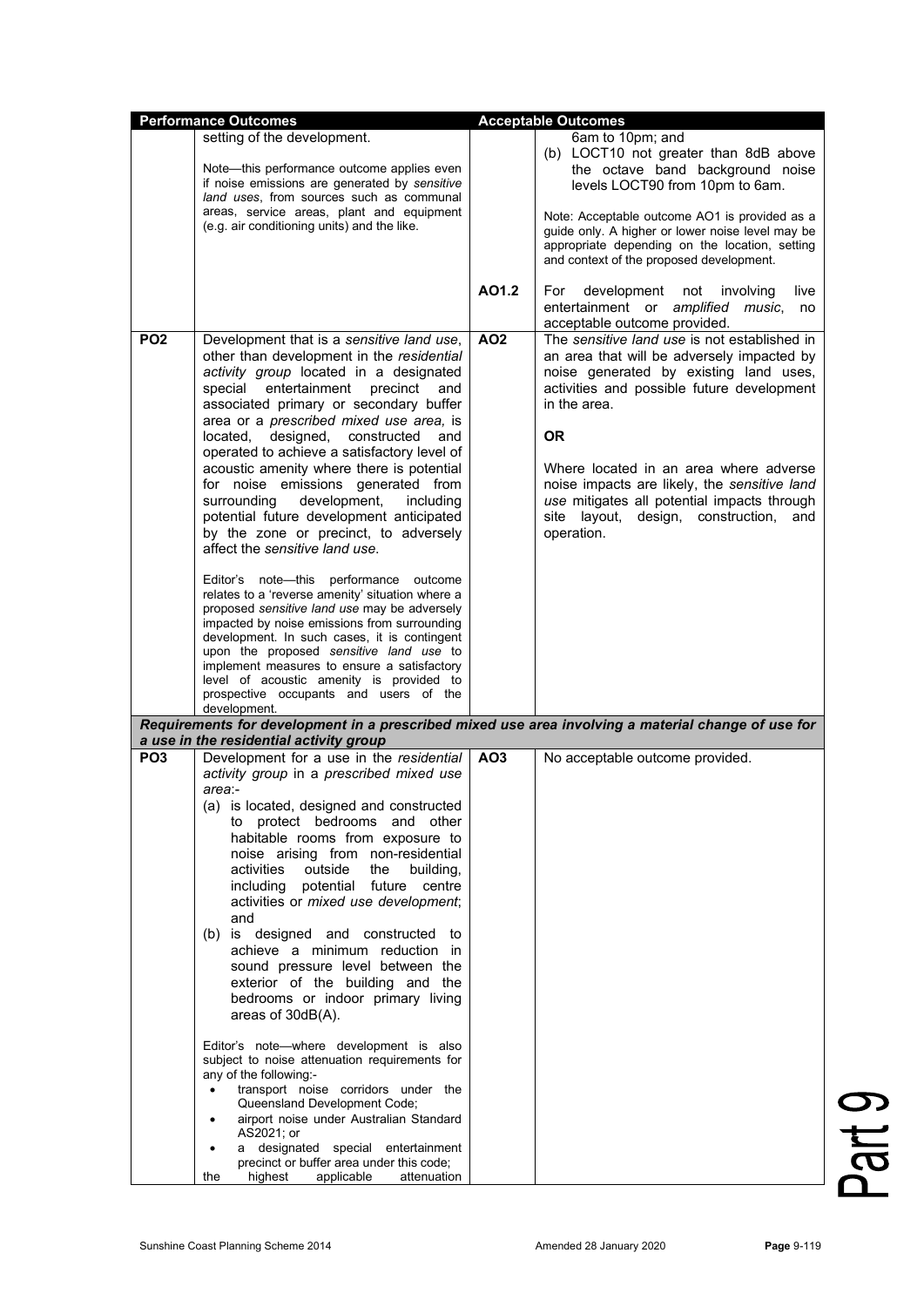|                                                                                | <b>Performance Outcomes</b>                                                                |                 | <b>Acceptable Outcomes</b>                                                                         |  |
|--------------------------------------------------------------------------------|--------------------------------------------------------------------------------------------|-----------------|----------------------------------------------------------------------------------------------------|--|
|                                                                                | requirements apply.                                                                        |                 |                                                                                                    |  |
|                                                                                | <b>Special Entertainment Precincts</b>                                                     |                 |                                                                                                    |  |
|                                                                                |                                                                                            |                 | Requirements for development in a designated special entertainment precinct involving a material   |  |
|                                                                                | change of use for an entertainment/catering business use                                   |                 |                                                                                                    |  |
| PO <sub>4</sub>                                                                | Development involving live entertainment<br>or amplified music is designed and             | AO4             | Development does not involve amplified<br>music that is audible external to the                    |  |
|                                                                                | constructed to achieve an amplified                                                        |                 | premises.                                                                                          |  |
|                                                                                | music noise level at 1 metre external to                                                   |                 |                                                                                                    |  |
|                                                                                | any point of the premises of not greater                                                   |                 |                                                                                                    |  |
|                                                                                | than:-                                                                                     |                 |                                                                                                    |  |
|                                                                                | (a) LCeq, T 88dB for approved activities<br>before 11.30pm; and                            |                 |                                                                                                    |  |
|                                                                                | (b) LCeq,T 65dB and LLeq,T 55dB in                                                         |                 |                                                                                                    |  |
|                                                                                | any one-third octave band between                                                          |                 |                                                                                                    |  |
|                                                                                | and including 31.5Hz and 125Hz for                                                         |                 |                                                                                                    |  |
|                                                                                | approved activities after 11.30pm.                                                         |                 |                                                                                                    |  |
|                                                                                |                                                                                            |                 |                                                                                                    |  |
|                                                                                | Note-Operating<br>noise<br>levels<br>for<br>uses                                           |                 |                                                                                                    |  |
|                                                                                | involving live entertainment or amplified music                                            |                 |                                                                                                    |  |
|                                                                                | within a special entertainment precinct will be<br>determined by the Amplified Music Venue |                 |                                                                                                    |  |
|                                                                                | Permit in accordance with the Local Law 1 and                                              |                 |                                                                                                    |  |
|                                                                                | Subordinate Local Law 1.                                                                   |                 |                                                                                                    |  |
| PO <sub>5</sub>                                                                | Development involving live entertainment                                                   | AO <sub>5</sub> | Development located in the same building                                                           |  |
|                                                                                | or amplified music noise, located in the                                                   |                 | as, or that has a wall within 5m of, a use in                                                      |  |
|                                                                                | same building as, or that has a wall within                                                |                 | the residential activity group does not                                                            |  |
|                                                                                | 5m of, a use in the residential activity                                                   |                 | involve <i>amplified music</i> that is audible in a<br>bedroom or living room not associated with  |  |
|                                                                                | group ensures the building is designed<br>and constructed to achieve an amplified          |                 | the development.                                                                                   |  |
|                                                                                | <i>music</i> noise level of:-                                                              |                 |                                                                                                    |  |
|                                                                                | (a) not greater than LLeq, T 43dB in any                                                   |                 |                                                                                                    |  |
|                                                                                | one-third octave band between and                                                          |                 |                                                                                                    |  |
|                                                                                | including 31.5Hz to 125Hz in a                                                             |                 |                                                                                                    |  |
|                                                                                | bedroom not associated with the                                                            |                 |                                                                                                    |  |
|                                                                                | development; and                                                                           |                 |                                                                                                    |  |
|                                                                                | (b) not greater than LLeq, T 45dB in any                                                   |                 |                                                                                                    |  |
|                                                                                | one-third octave band between and                                                          |                 |                                                                                                    |  |
|                                                                                | including 31.5Hz to 125Hz in a living                                                      |                 |                                                                                                    |  |
|                                                                                | room not associated with the                                                               |                 |                                                                                                    |  |
|                                                                                | development.                                                                               |                 |                                                                                                    |  |
|                                                                                | Note-Operating noise levels for<br>uses                                                    |                 |                                                                                                    |  |
|                                                                                | involving live entertainment or amplified music                                            |                 |                                                                                                    |  |
|                                                                                | within a special entertainment precinct will be                                            |                 |                                                                                                    |  |
|                                                                                | determined by the Amplified Music Venue<br>Permit in accordance with the Local Law 1 and   |                 |                                                                                                    |  |
|                                                                                | Subordinate Local Law 1.                                                                   |                 |                                                                                                    |  |
|                                                                                |                                                                                            |                 | Requirements for development in a designated special entertainment precinct or primary buffer area |  |
| involving a material change of use for a use in the residential activity group |                                                                                            |                 |                                                                                                    |  |
| PO <sub>6</sub>                                                                | Development involving a material change                                                    | AO6             | No acceptable outcome provided.                                                                    |  |
|                                                                                | of use for a use in the residential activity                                               |                 |                                                                                                    |  |
|                                                                                | group in a special entertainment precinct                                                  |                 |                                                                                                    |  |
|                                                                                | or primary buffer area ensures:-                                                           |                 |                                                                                                    |  |
|                                                                                | (a) bedrooms and living rooms are<br>designed, located and constructed to                  |                 |                                                                                                    |  |
|                                                                                | protect occupants from existing or                                                         |                 |                                                                                                    |  |
|                                                                                | future amplified music noise that may                                                      |                 |                                                                                                    |  |
|                                                                                | arise from premises outside the                                                            |                 |                                                                                                    |  |
|                                                                                | building; and                                                                              |                 |                                                                                                    |  |
|                                                                                | building<br>is<br>designed<br>(b) a<br>and                                                 |                 |                                                                                                    |  |
|                                                                                | constructed to achieve a minimum                                                           |                 |                                                                                                    |  |
|                                                                                | reduction in sound pressure level                                                          |                 |                                                                                                    |  |
|                                                                                | between the exterior of the building                                                       |                 |                                                                                                    |  |
|                                                                                | and a bedroom or living room, of:-                                                         |                 |                                                                                                    |  |
|                                                                                | (i) LLeq, T 18dB at 63Hz for short-                                                        |                 |                                                                                                    |  |
|                                                                                | term accommodation where a                                                                 |                 |                                                                                                    |  |
|                                                                                | backpackers; or                                                                            |                 |                                                                                                    |  |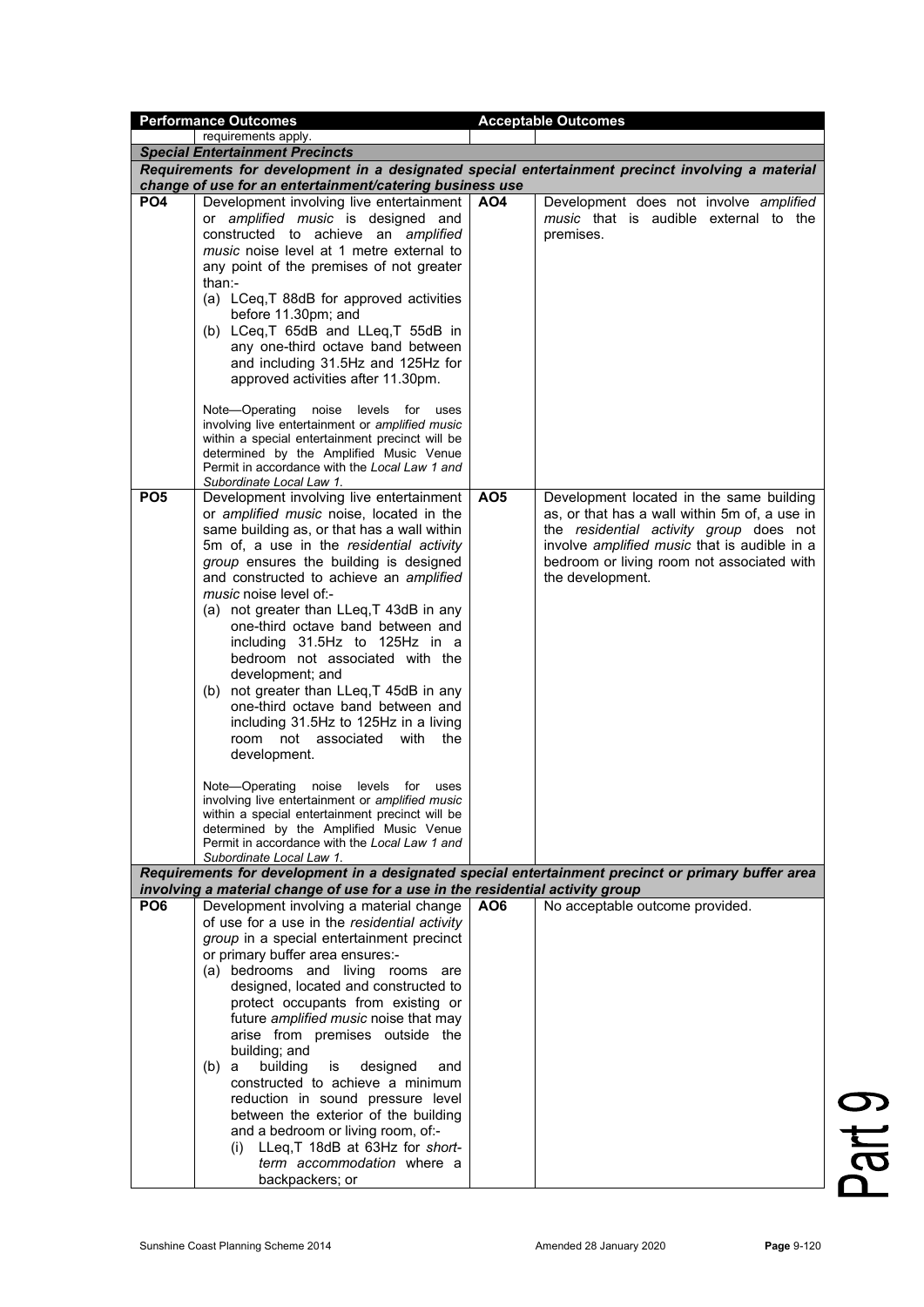|                 | <b>Performance Outcomes</b>                                                    |                 | <b>Acceptable Outcomes</b>                                                                        |
|-----------------|--------------------------------------------------------------------------------|-----------------|---------------------------------------------------------------------------------------------------|
|                 | (ii) LLeq, T 20dB at 63Hz otherwise.                                           |                 |                                                                                                   |
| PO <sub>7</sub> | Development involving a material change                                        | AO7             | No acceptable outcome provided.                                                                   |
|                 | of use for a use in the residential activity                                   |                 |                                                                                                   |
|                 | group located in the same building as, or                                      |                 |                                                                                                   |
|                 | that has a wall, within 5m of an existing or                                   |                 |                                                                                                   |
|                 | entertainment/catering<br>approved                                             |                 |                                                                                                   |
|                 | business use ensures:-                                                         |                 |                                                                                                   |
|                 | (a) bedrooms and living rooms are                                              |                 |                                                                                                   |
|                 | located, designed and constructed to                                           |                 |                                                                                                   |
|                 | protect occupants from amplified                                               |                 |                                                                                                   |
|                 | noise<br>transmitted<br>music<br>being                                         |                 |                                                                                                   |
|                 | through a wall, floor or ceiling; and                                          |                 |                                                                                                   |
|                 | building<br>is designed<br>$(b)$ the<br>and                                    |                 |                                                                                                   |
|                 | constructed to achieve an amplified                                            |                 |                                                                                                   |
|                 | music noise level of:-                                                         |                 |                                                                                                   |
|                 | not greater than LLeq, T 43dB in<br>(i)                                        |                 |                                                                                                   |
|                 | any one-third<br>octave<br>band                                                |                 |                                                                                                   |
|                 | between and including 31.5Hz to<br>125Hz in a bedroom:                         |                 |                                                                                                   |
|                 | (ii) not greater than LLeq, T 45dB in                                          |                 |                                                                                                   |
|                 | any one-third<br>octave<br>band                                                |                 |                                                                                                   |
|                 | between and including 31.5Hz to                                                |                 |                                                                                                   |
|                 | 125Hz in a living room; and                                                    |                 |                                                                                                   |
|                 | (iii) not greater than LLeq, T 45dB in                                         |                 |                                                                                                   |
|                 | any one-third<br>octave<br>band                                                |                 |                                                                                                   |
|                 | between and including 31.5Hz to                                                |                 |                                                                                                   |
|                 | 125Hz in a bedroom or living                                                   |                 |                                                                                                   |
|                 | for<br>short-term<br>room                                                      |                 |                                                                                                   |
|                 | accommodation<br>where<br>a                                                    |                 |                                                                                                   |
|                 | backpackers.                                                                   |                 |                                                                                                   |
|                 |                                                                                |                 | Requirements for development in a designated special entertainment precinct secondary buffer area |
|                 | involving a material change of use for a use in the residential activity group |                 |                                                                                                   |
| PO <sub>8</sub> | Development involving a material change                                        | AO <sub>8</sub> | No acceptable outcome provided.                                                                   |
|                 | of use for a use in the residential activity                                   |                 |                                                                                                   |
|                 | group in a secondary buffer area:-                                             |                 |                                                                                                   |
|                 | (a) is located, designed and constructed                                       |                 |                                                                                                   |
|                 | to protect bedrooms and other                                                  |                 |                                                                                                   |
|                 | habitable rooms from exposure to                                               |                 |                                                                                                   |
|                 | noise arising from non-residential                                             |                 |                                                                                                   |
|                 | activities<br>outside<br>building,<br>the<br>including                         |                 |                                                                                                   |
|                 | potential future<br>centre                                                     |                 |                                                                                                   |
|                 | activities or mixed use development;<br>and                                    |                 |                                                                                                   |
|                 | (b) is designed and constructed to                                             |                 |                                                                                                   |
|                 | achieve a minimum reduction in                                                 |                 |                                                                                                   |
|                 | sound pressure level between the                                               |                 |                                                                                                   |
|                 | exterior of the building and the                                               |                 |                                                                                                   |
|                 | bedrooms or indoor primary living                                              |                 |                                                                                                   |
|                 | areas of 30dB(A).                                                              |                 |                                                                                                   |
|                 |                                                                                |                 |                                                                                                   |
|                 | Editor's note-where development is also                                        |                 |                                                                                                   |
|                 | subject to noise attenuation requirements for                                  |                 |                                                                                                   |
|                 | any of the following:-                                                         |                 |                                                                                                   |
|                 | transport noise corridors under the<br>Queensland Development Code; or         |                 |                                                                                                   |
|                 | airport noise under Australian Standard                                        |                 |                                                                                                   |
|                 | AS2021;                                                                        |                 |                                                                                                   |
|                 | highest<br>applicable<br>attenuation<br>the                                    |                 |                                                                                                   |
|                 | requirements apply.                                                            |                 |                                                                                                   |
|                 | <b>Odour, Dust and Particulates</b>                                            |                 |                                                                                                   |
| PO <sub>9</sub> | Development<br>located,<br>designed,<br>is                                     | AO9.1           | Development does not involve activities                                                           |
|                 | constructed and operated to ensure that                                        |                 | that create odorous air emissions.                                                                |
|                 | odour, dust and particulate emissions do                                       |                 |                                                                                                   |
|                 | not cause environmental nuisance to                                            |                 | <b>OR</b>                                                                                         |
|                 | sensitive land uses (whether existing or                                       |                 |                                                                                                   |
|                 | proposed uses) in the surroundings of the                                      |                 | Development does not result in odour that                                                         |

Part 9